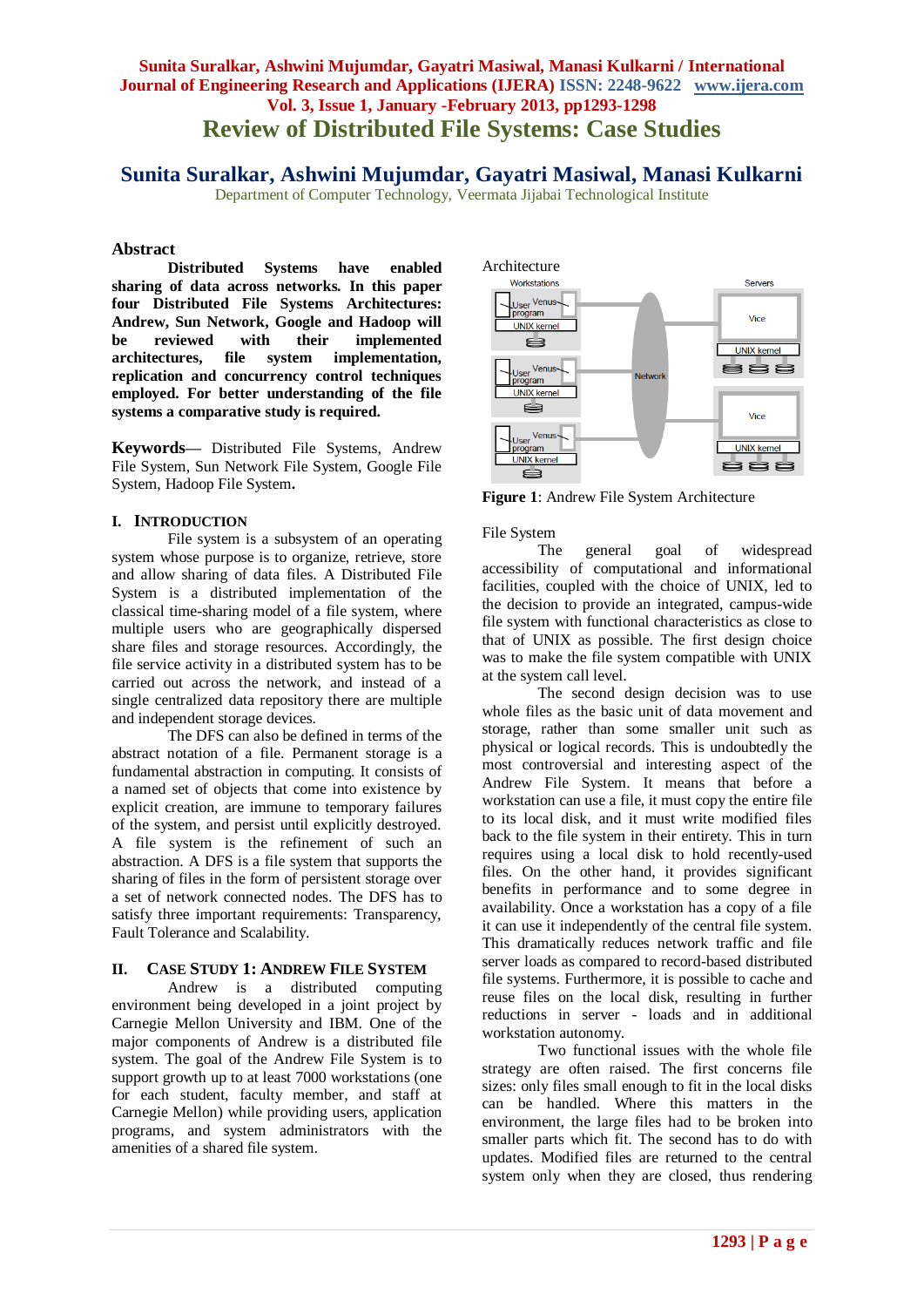record-level updates impossible. This is a fundamental property of the design. However, it is not a serious problem in the university computing environment. The main application for record-level updates is databases. Serious multi-user databases have many other requirements (such as record- or field-granularity authorization, physical disk write ordering controls, and update serialization) which are not satisfied by UNIX file system semantics, even in a non-distributed environment.

The third and last key design decision in the Andrew File System was to implement it with many relatively small servers rather than a single large machine. This decision was based on the desire to support growth gracefully, to enhance availability (since if any single server fails, the others should continue), and to simplify the development process by using the same hardware and operating system as the workstations. At the present time, an Andrew. file server consists of a workstation with three to six 400-megabyte disks attached. A price/performance goal of supporting at least 50 active workstations per file server is acheived, so that the centralized costs of the file system would be reasonable. In a large configuration like the one at Carnegie Mellon, a separate "system control machine" to broadcast global information (such as where specific users' files are to be found) to the file servers is used. In a small configuration the system control machine is combined with a (the) server machine.

#### **III. CASE STUDY 2: SUN NETWORK FILE SYSTEM**

NFS views a set of interconnected workstations as a set of independent machines with independent file systems. The goal is to allow some degree of sharing among these file systems in a transparent manner. Sharing is based on server-client relationship. A machine may be, and often is, both a client and a server. Sharing is allowed between any pair of machines, not only with dedicated server machines. Consistent with the independence of a machine is the critical observation that NFS sharing of a remote file system affects only the client machine and no other machine. Therefore, there is no notion of a globally shared file system as in Locus, Sprite, UNIX United, and Andrew.

To make a remote directory accessible in a transparent manner from a client machine, a user of that machine first has to carry out a mount operation. Actually, only a superuser can invoke the mount operation. Specifying the remote directory as an argument for the mount operation is done in a nontransparent manner; the location (i.e., hostname) of the remote directory has to be provided. From then on, users on the client machine can access files in the remote directory in a totally transparent manner, as if the directory were local. Since each machine is free to configure its own name space, it is not guaranteed that all machines have a common

view of the shared space. The convention is to configure the system to have a uniform name space. By mounting a shared file system over user home directories on all the machines, a user can log in to any workstation and get his or her home environment. Thus, user mobility can be provided, although again by convention.

Subject to access rights accreditation, potentially any file system or a directory within a file system can be remotely mounted on top of any local directory. In the latest NFS version, diskless workstations can even mount their own roots from servers (Version 4.0, May 1988 described in Sun Microsystems Inc. . In previous NFS versions, a diskless workstation depends on the Network Disk (ND) protocol that provides raw block I/O service from remote disks; the server disk was partitioned and no sharing of root file systems was allowed.

One of the design goals of NFS is to provide file services in a heterogeneous environment of different machines, operating systems, and network architecture. The NFS specification is independent of these media and thus encourages other implementations.

This independence is achieved through the use of RPC primitives built on top of an External Date Representation (XDR) protocol-two implementation independent interfaces [Sun] Microsystems Inc. 19881. Hence, if the system consists of heterogeneous machines and file systems that are properly interfaced to NFS, file systems of different types can be mounted both locally and remotely.

#### Architecture

In general, Sun's implementation of NFS is integrated with the SunOS kernel for reasons of efficiency (although such integration is not strictly necessary).



**Figure 2**: Schematic View of NFS Architecture

The NFS architecture is schematically depicted in Figure 6. The user interface is the UNIX system calls interface based on the Open, Read, Write, Close calls, and file descriptors. This interface is on top of a middle layer called the Virtual File System (VFS) layer. The bottom layer is the one that implements the NFS protocol and is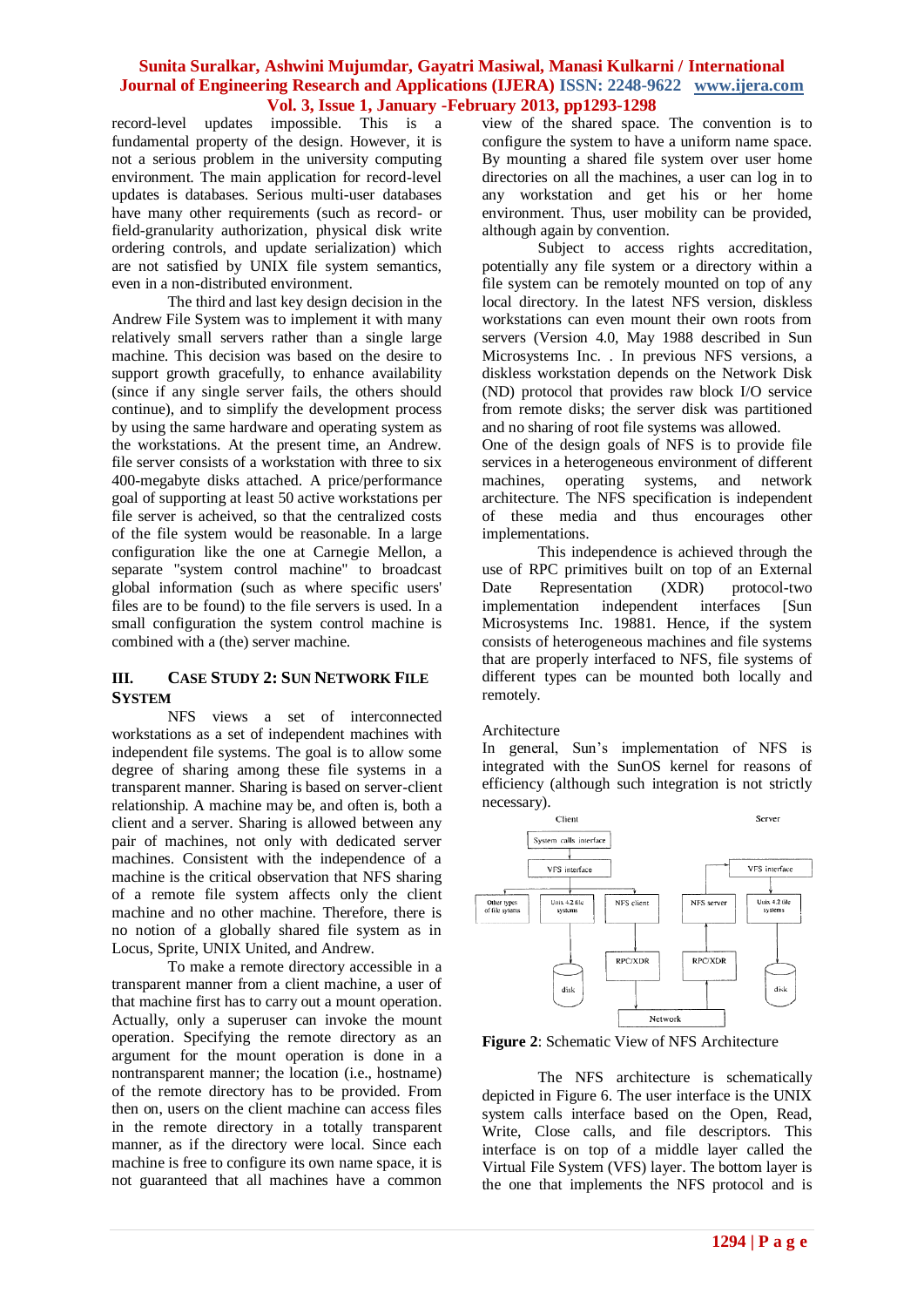called the NFS layer. These layers comprise the NFS software architecture. The figure also shows the RPC/XDR software layer, local file systems, and the network and thus can serve to illustrate the integration of a DFS with all these components. The VFS serves two important functions:

It separates file system generic operations from their implementation by defining a clean interface. Several implementations for the VFS interface may coexist on the same machine, allowing transparent access to a variety of types of file systems mounted locally (e.g., 4.2 BSD or MS-DOS).

The VFS is based on a file representation structure called a unode, which contains a numerical designator for a file that is networkwide unique. (Recall that UNIXi- nodes are unique only within a single file system.) The kernel maintains one vnode structure for each active node (file or directory).

Essentially, for every file the vnode structures complemented by the mount table provide a pointer to its parent file system, as well as to the file system over which it is mounted. Thus, the VFS distinguishes local files from remote ones, and local files are further distinguished according to their file system types. The VFS activates file system specific operations to handle local requests according to their file system types and calls the NFS protocol procedures for remote requests. File handles are constructed from the relevant vnodes and passed as arguments to these procedures.

As an illustration of the architecture, let us trace how an operation on an already open remote file is handled (follow the example in Figure 6). The client initiates the operation by a regular system call. The operating system layer maps this call to a VFS operation on the appropriate vnode. The VFS layer identifies the file as a remote one and invokes the appropriate NFS procedure. An RPC call is made to the NFS service layer at the remote server. This call is reinjected into the VFS layer, which finds that it is local and invokes the appropriate file system operation. This path is retraced to return the result. An advantage of this architecture is that the client and the server are identical; thus, it is possible for a machine to be a client, or a server, or both. The actual service on each server is performed by several kernel processes, which provide a temporary substitute to a LWP facility.

#### **IV. CASE STUDY 3: GOOGLE FILE SYSTEM**

The Google File System (GFS) is a proprietary DFS developed by Google. It is designed to provide efficient, reliable access to data using large clusters of commodity hardware. The files are huge and divided into chunks of 64 megabytes. Most files are mutated by appending new data rather than overwriting existing data: once written, the files are only read and often only sequentially. This DFS is best suited for scenarios in which many large files

are created once but read many times. The GFS is optimized to run on computing clusters where the nodes are cheap computers. Hence, there is a need for precautions against the high failure rate of individual nodes and data loss.

#### **Motivation for the GFS Design***:*

The GFS was developed based on the following assumptions:

a. Systems are prone to failure. Hence there is a need for self monitoring and self recovery from failure.

b. The file system stores a modest number of large files, where the file size is greater than 100 MB.

c. There are two types of reads: Large streaming reads of 1MB or more. These types of reads are from a contiguous region of a file by the same client. The other is a set of small random reads of a few KBs.

d. Many large sequential writes are performed. The writes are performed by appending data to files and once written the files are seldom modified.

e. Need to support multiple clients concurrently appending the same file.

#### **Architecture**

#### **Master – Chunk Servers – Client**

A GFS cluster consists of a single master and multiple chunkservers and is accessed by multiple clients. Files are divided into fixed-size chunks. Each chunk is identified by an immutable and globally unique 64 bit chunk handle assigned by the master at the time of chunk creation. Chunkservers store chunks on local disks as Linux files and read or write chunk data specified by a chunk handle and byte range.

For reliability, each chunk is replicated on multiple chunkservers. By default, we store three replicas, though users can designate different replication levels for different regions of the file namespace. The master maintains all file system metadata. This includes the namespace, access control information, the mapping from files to chunks, and the current locations of chunks. It also controls system-wide activities such as chunk lease management, garbage collection of orphaned chunks, and chunk migration between chunkservers. The master periodically communicates with each chunkserver in HeartBeat messages to give it instructions and collect its state. Neither the client nor the chunkserver caches file data.

The GFS architecture diagram is shown below: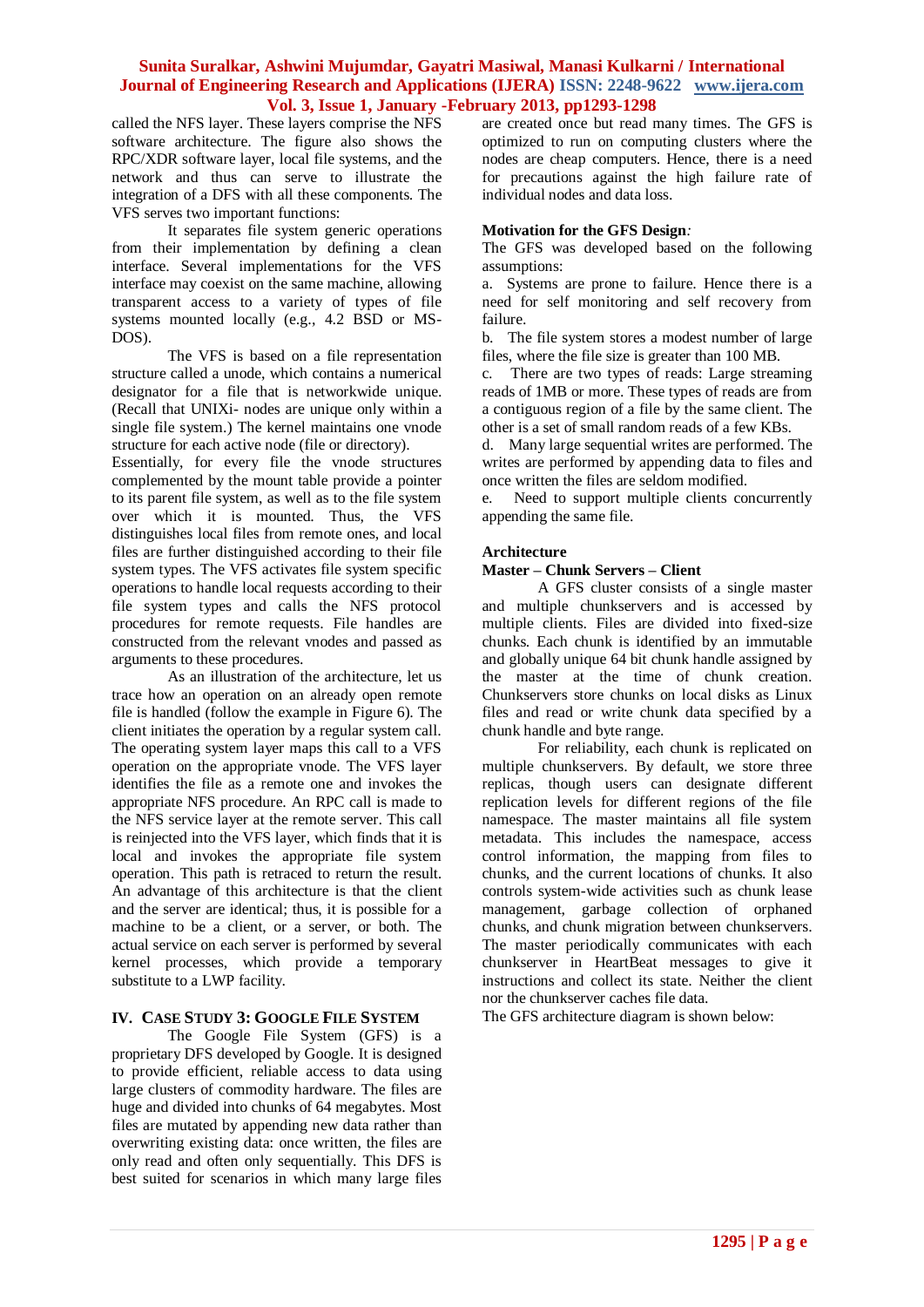

#### **Figure 3**: Google File System Architecture *Chunk Size*

The GFS uses a large chunk size of 64MB. This has the following advantages:

a. Reduces clients' need to interact with the master because reads and writes on the same chunk require only one initial request to the master for chunk location information.

b. Reduce network overhead by keeping a persistent TCP connection to the chunkserver over an extended period of time.

c. Reduces the size of the metadata stored on the master. This allows keeping the metadata in memory of master.

#### **File Access Method**

#### *File Read*

A simple file read is performed as follows:

a. Client translates the file name and byte offset specified by the application into a chunk index within the file using the fixed chunk size.

b. It sends the master a request containing the file name and chunk index.

c. The master replies with the corresponding chunk handle and locations of the replicas. The client caches this information using the file name and chunk index as the key.

d. The client then sends a request to one of the replicas, most likely the closest one. The request specifies the chunk handle and a byte range within that chunk.

e. Further reads of the same chunk require no more client-master interaction until the cached information expires or the file is reopened.

This file read sequence is illustrated below:



**Figure 4**: File Read System

**File Write**

The control flow of a write is given below as numbered steps:

1. Client translates the file name and byte offset specified by the application into a chunk index within the file using the fixed chunk size. It sends the master a request containing the file name and chunk index.

2. The master replies with the corresponding chunk handle and locations of the replicas

3. The client pushes the data to all the replicas. Data stored in internal buffer of chunkserver.

4. Client sends a write request to the primary. The primary assigns serial numbers to all the write requests it receives. Perform write on data it stores in the serial number order

5. The primary forwards the write request to all secondary replicas

6. The secondaries all reply to the primary on completion of write

7. The primary replies to the client.



**Figure 5**: A File Write Sequence

## **Replication and Consistency**

**Consistency**

The GFS applies mutations to a chunk in the same order on all its replicas. A mutation is an operation that changes the contents or metadata of a chunk such as a write or an append operation. It uses the chunk version numbers to detect any replica that has become stale due to missed mutations while its chunkserver was down. The chance of a client reading from a stale replica stored in its cache is small. This is because the cache entry uses a timeout mechanism. Also, it purges all chunk information for that file on the next file open.

#### **Replication**

The GFS employs both chunk replication and master replication for added reliability.

#### **System Availability**

The GFS supports Fast Recovery to ensure availability. Both the master and the chunkserver are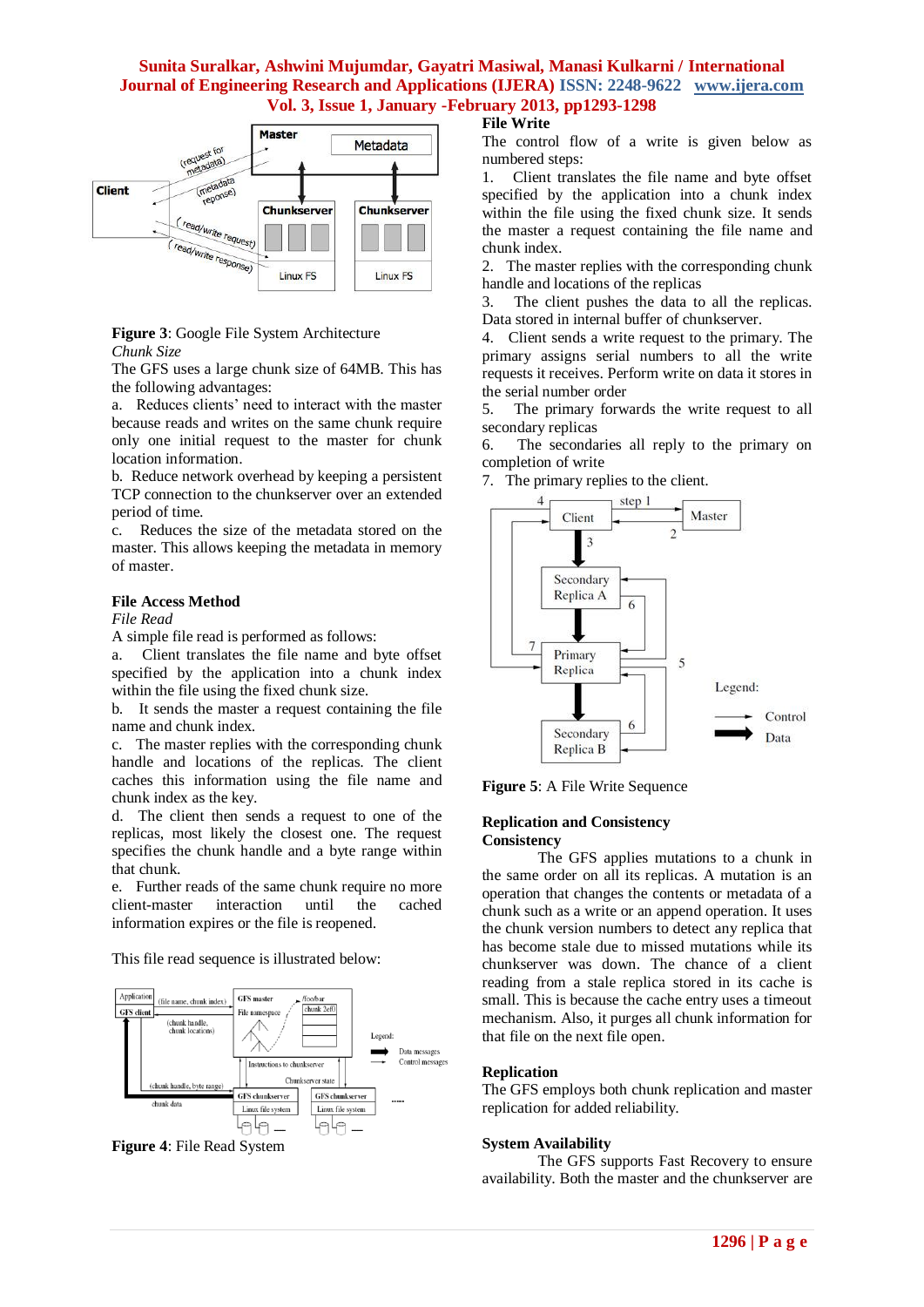designed to restore their state and start in seconds no matter how they terminated. The normal and abnormal termination are not distinguished. Hence, any fault will result in the same recovery process as a successful termination.

#### **Data Integrity**

The GFS employs a checksum mechanism to ensure integrity of data being read / written. A 32 bit checksum is included for every 64KB block of chunk. For reads, the chunkserver verifies the checksum of data blocks that overlap the read range before returning any data to the requester. For writes (append to end of a chunk) incrementally update the checksum for the last partial checksum block, and compute new checksums for any brand new checksum blocks filled by the append.

#### **Limitations of the GFS**

1. No standard API such as POSIX for programming.

2. The Application / client have opportunity to get a stale chunk replica, though this probability is low.

3. Some of the performance issues depend on the client and application implementation.

4. If a write by the application is large or straddles a chunk boundary, it may be added fragments from other clients.

#### **V. CASE STUDY 4: HADOOP FILE SYSTEM**

The Hadoop is a distributed parallel fault tolerant file system inspired by the Google File System. It was designed to reliably store very large files across machines in a large cluster. Each file stored as a sequence of blocks; all blocks in a file except the last block are the same size. Blocks belonging to a file are replicated for fault tolerance. The block size and replication factor are configurable per file. The files are "write once" and have strictly one writer at any time. This DFS has been used by Facebook and Yahoo.

#### **Architecture**

The file system metadata and application data stored separately. The Metadata stored on a dedicated server called the NameNode. Application data are stored on other servers called DataNodes. All servers are fully connected and communicate with each other using TCP-based protocols. File content is split into large blocks (typically 128MB) and each block of the file is independently replicated at multiple DataNodes for reliability.

#### **Name Node**

The files and directories represented by inodes, which record attributes like permissions, modification and access times, namespace and disk space quotas. The metadata comprising the inode data and the list of blocks belonging to each file is called the Image. Checkpoints are the persistent

record of the image stored in the local host's native files system. The modification log of the image stored in the local host's native file system is referred to as the Journal. During restarts the NameNode restores the namespace by reading the namespace and replaying the journal.

#### **Data Node**

Each block replica on a DataNode is represented by two files in the local host's native file system. The first file contains the data itself and the second file is block's metadata including checksums for the block data and the block's generation stamp. The size of the data file equals the actual length of the block and does not require extra space to round it up to the nominal block size as in traditional file systems. Thus, if a block is half full it needs only half of the space of the full block on the local drive. During startup each DataNode connects to the NameNode and performs a handshake. The purpose of the handshake is to verify the namespace ID and the software version of the DataNode. If either does not match that of the NameNode the DataNode automatically shuts down. A DataNode identifies block replicas in its possession to the NameNode by sending a block report. A block report contains the block id, the generation stamp and the length for each block replica the server hosts. The first block report is sent immediately after the DataNode registration. Subsequent block reports are sent every hour and provide the NameNode with an up-to date view of where block replicas are located on the cluster.

#### **File Access Method File Read**

When an application reads a file, the HDFS client first asks the NameNode for the list of DataNodes that host replicas of the blocks of the file. It then contacts a DataNode directly and requests the transfer of the desired block.

#### **File Write**

When a client writes, it first asks the NameNode to choose DataNodes to host replicas of the first block of the file. The client organizes a pipeline from node-to-node and sends the data. When the first block is filled, the client requests new DataNodes to be chosen to host replicas of the next block. A new pipeline is organized, and the client sends the further bytes of the file. Each choice of DataNodes is likely to be different.

#### **Synchronization**

The Hadoop DFS implements a singlewriter, multiple-reader model. The Hadoop client that opens a file for writing is granted a lease for the file; no other client can write to the file. The writing client periodically renews the lease. When the file is closed, the lease is revoked. The writer's lease does